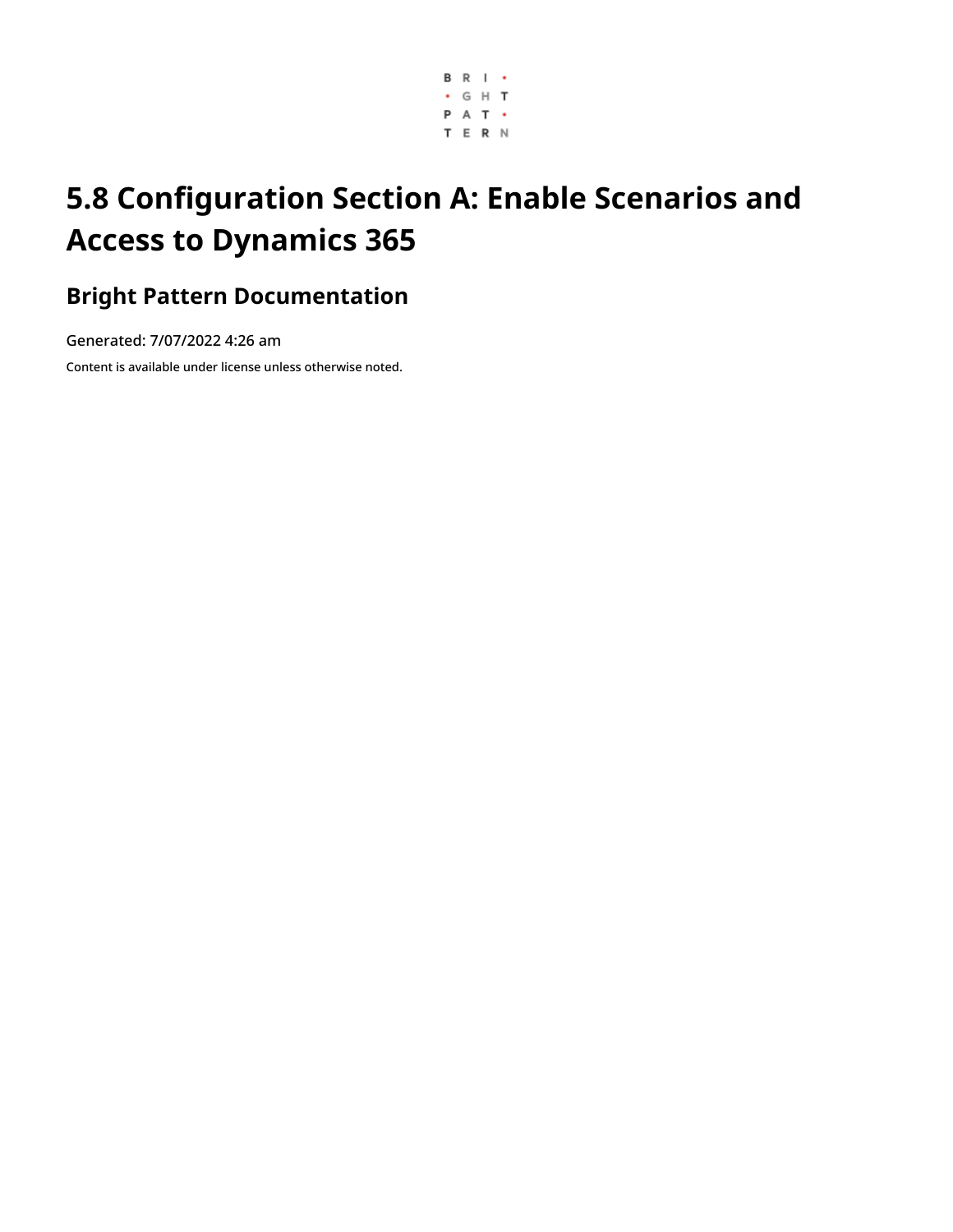### **Table of Contents**

<span id="page-1-0"></span>

| <b>Table of Contents</b>                     | $\overline{c}$  |
|----------------------------------------------|-----------------|
| Reference: How to Add an Integration Account | 3               |
| Step 1: Add new account                      | З               |
| Step 2: Edit properties                      | 4               |
| Type                                         | 4               |
| Name                                         | 4               |
| Default account                              | 4               |
| <b>Authorization URL</b>                     | 4               |
| <b>Token URL</b>                             | 5               |
| <b>API URL</b>                               | 5               |
| Client ID                                    | 5               |
| <b>Client Secret</b>                         | 5               |
| Refresh token                                | 5               |
| <b>Test connection</b>                       | 5               |
| Step 3: Save!                                | 5               |
| Reference: How to Add an Integration Account | $6\phantom{1}6$ |
| Step 1: Add new account                      | 6               |
| Step 2: Edit properties                      | 7               |
| <b>Type</b>                                  | 7               |
| Name                                         | 7               |
| Default account                              | 7               |
| <b>Authorization URL</b>                     | 8               |
| <b>Token URL</b>                             | 8               |
| <b>API URL</b>                               | 8               |
| Client ID                                    | 8               |
| <b>Client Secret</b>                         | 8               |
| Refresh token<br><b>Test connection</b>      | 8<br>8          |
|                                              | 8               |
| Step 3: Save!                                |                 |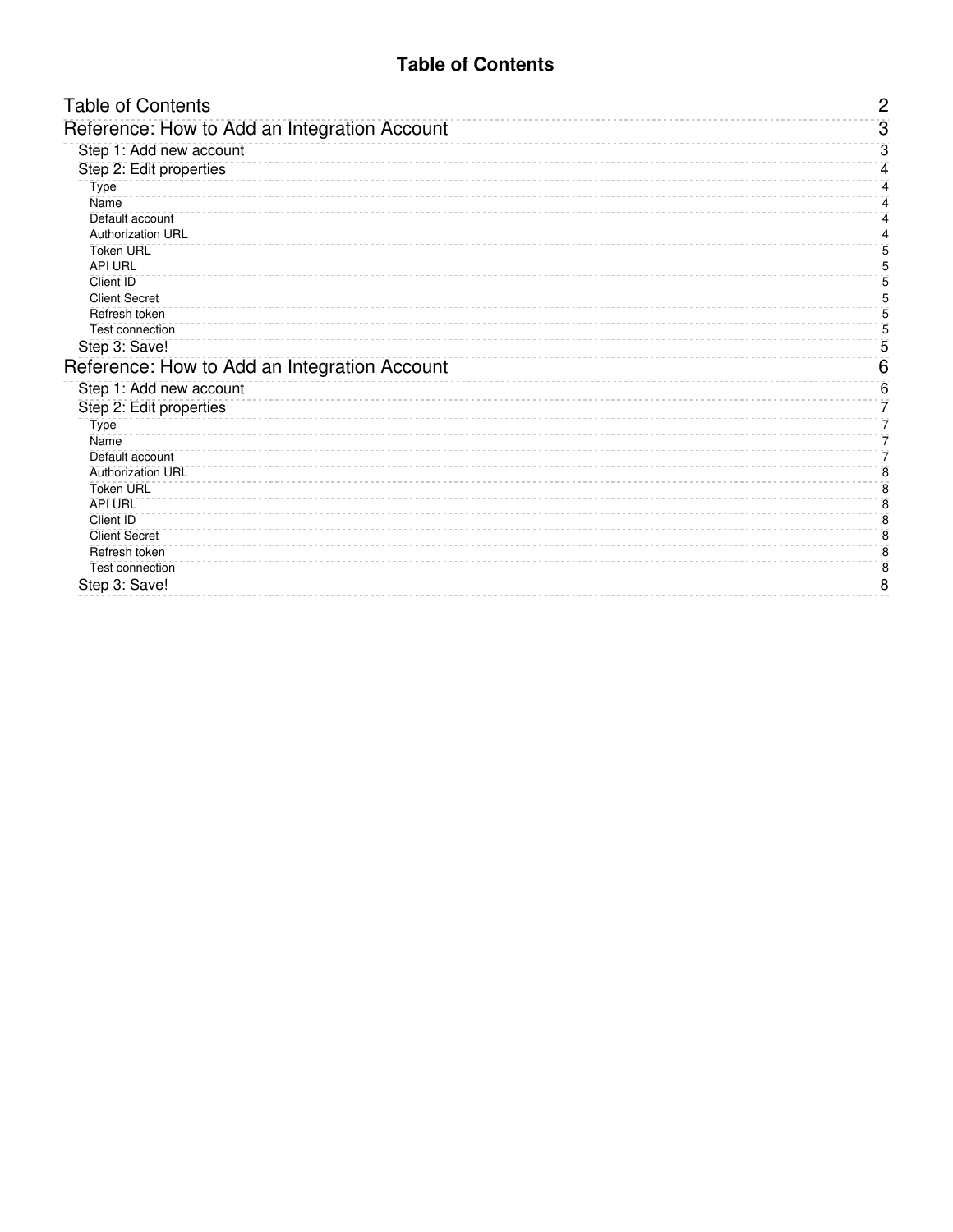# <span id="page-2-0"></span>**Reference: How to Add an Integration Account**

Connections to Microsoft Dynamics 365 apps and data are established through integration accounts.

This section describes how to add your Microsoft credentials to a new Microsoft Dynamics 365 integration account in Bright Pattern's Contact Center Administrator application.

For more information, see the *Contact Center Administrator Guide*, section Microsoft Dynamics 365 [Integration](https://help.brightpattern.com/5.8:Microsoft-dynamics-365-integration-guide/Configuration/EnableScenariosAccessDynamics365/?action=html-localimages-export#topic_contact-center-administrator-guide.2Fcallcenterconfiguration.2Fintegrationaccounts.2Fmicrosoftdynamics365).

|                                 |                      |                                                |                           | <b>Powered by Brigh</b>            |
|---------------------------------|----------------------|------------------------------------------------|---------------------------|------------------------------------|
| Q Search                        |                      | Integration Accounts >> Dynamics >> Properties |                           |                                    |
| Users & Teams                   |                      |                                                |                           |                                    |
| $\triangleright$ Directory      | $\alpha$             | <b>7</b> entries                               |                           | <b>Properties</b>                  |
| Scenario Entries                | Name 4               | Type                                           |                           |                                    |
| $\blacktriangleright$ Scenarios | CupIQ General Bot    | Bot / Chat suggestions en                      |                           |                                    |
| <b>Workflows</b>                | CupIQ NLU            | Natural Language Underst                       | Type                      | Microsoft Dynamics 365             |
| Services & Campaigns            | CupIQ SFDC Lightning | Salesforce.com                                 | Name:                     | Dynamics                           |
| <b>Lists</b>                    | CupIQ STT            | Speech To Text (Watson)                        | Default account:          | $\blacktriangledown$               |
| <b>Do Not Call Lists</b>        | CupIQ Twitter        | Messenger (Twitter)                            |                           |                                    |
| $\blacktriangleright$ Tasks     | <b>Dynamics</b>      | Microsoft Dynamics 365                         | <b>Authorization URL:</b> | https://login.microsoftonline.com/ |
| Case & Contact Management       | Zapier CupIQ         | Zapier                                         | <b>Token URL:</b>         | https://login.microsoftonline.com/ |
| Call Center Configuration       |                      |                                                | <b>API URL:</b>           | https://brightpatterndev.crm.dyna  |
| <b>General Settings</b>         |                      |                                                |                           |                                    |
| <b>Integration Accounts</b>     |                      |                                                | Client ID:                | c1a17377-c14a-4c69-99db-9a99b96;   |
| Identification                  |                      |                                                | <b>Client Secret:</b>     |                                    |
| <b>Knowledge Base</b>           |                      |                                                |                           |                                    |
| <b>Calendars</b>                |                      |                                                | Refresh token             | Request token<br>                  |
| <b>Hours of Operation</b>       |                      |                                                |                           | <b>Test connection</b>             |
| <b>State Calling Hours</b>      |                      |                                                |                           |                                    |
| <b>Auxiliary Skills</b>         |                      |                                                |                           |                                    |
| Language Skills                 |                      |                                                |                           |                                    |
| <b>Audio Treatments</b>         |                      |                                                |                           |                                    |
| <b>Shared Voice Segments</b>    |                      |                                                |                           |                                    |
| Voicemail                       |                      |                                                |                           |                                    |
| <b>Phone Devices</b>            |                      |                                                |                           |                                    |
| <b>Omni-Channel Routing</b>     |                      |                                                |                           |                                    |
| <b>Chat Settings</b>            |                      |                                                |                           |                                    |
| Email Settings                  |                      |                                                |                           |                                    |
| ▶ Quality Management            |                      |                                                |                           |                                    |
| $\blacktriangleright$ Reporting |                      |                                                |                           |                                    |
| $\blacktriangleright$ Custom    |                      |                                                |                           |                                    |
| $\blacktriangleright$ Security  | $\times$<br>+        |                                                |                           | <b>Apply</b><br>Reset              |

### <span id="page-2-1"></span>**Step 1: Add new account**

1. In *Contact Center Administrator > Integration Accounts*, add an integration account of type **Microsoft Dynamics 365**.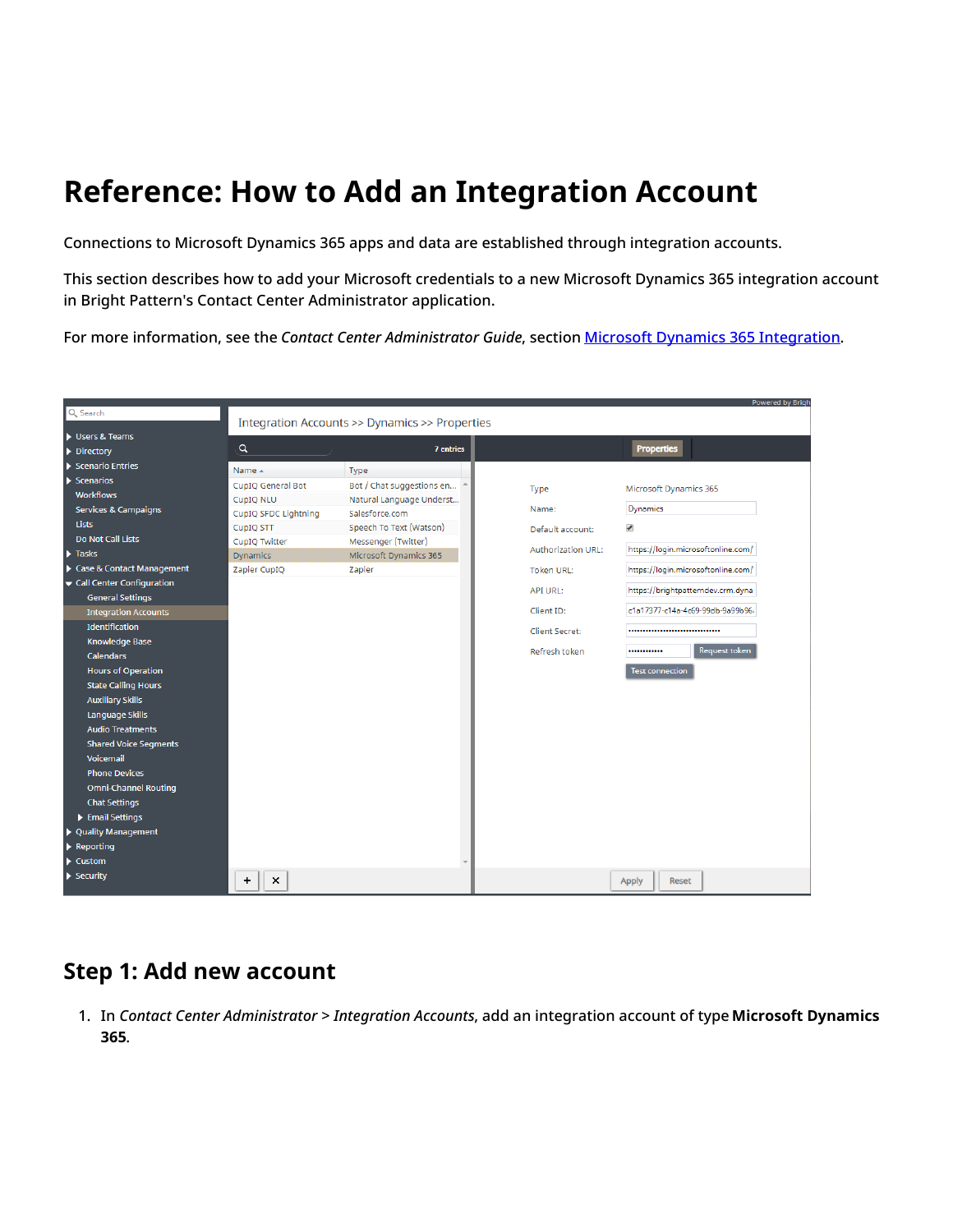

## <span id="page-3-0"></span>**Step 2: Edit properties**

|                           | <b>Properties</b>                  |
|---------------------------|------------------------------------|
|                           |                                    |
| <b>Type</b>               | Microsoft Dynamics 365             |
| Name:                     | <b>Bright Pattern</b>              |
| Default account:          |                                    |
| <b>Authorization URL:</b> | https://login.microsoftonline.com/ |
| Token URL:                | https://login.microsoftonline.com/ |
| API URL:                  | https://brightpatterndev.crm.dyna  |
| Client ID:                | 755fe1f2-4c29-466d-abe5-a117cc34.  |
| Client Secret:            |                                    |
| Refresh token             | Request token<br>                  |
|                           | <b>Test connection</b>             |

Microsoft Dynamics 365 integration account properties

### <span id="page-3-1"></span>**Type**

By default, "Microsoft Dynamics 365" because this is the type of integration account you are creating

### <span id="page-3-2"></span>**Name**

The unique name (any) of the account

### <span id="page-3-3"></span>**Default account**

Because it is possible to have multiple integration accounts of this type, select this checkbox to enable this account as the default

### <span id="page-3-4"></span>**Authorization URL**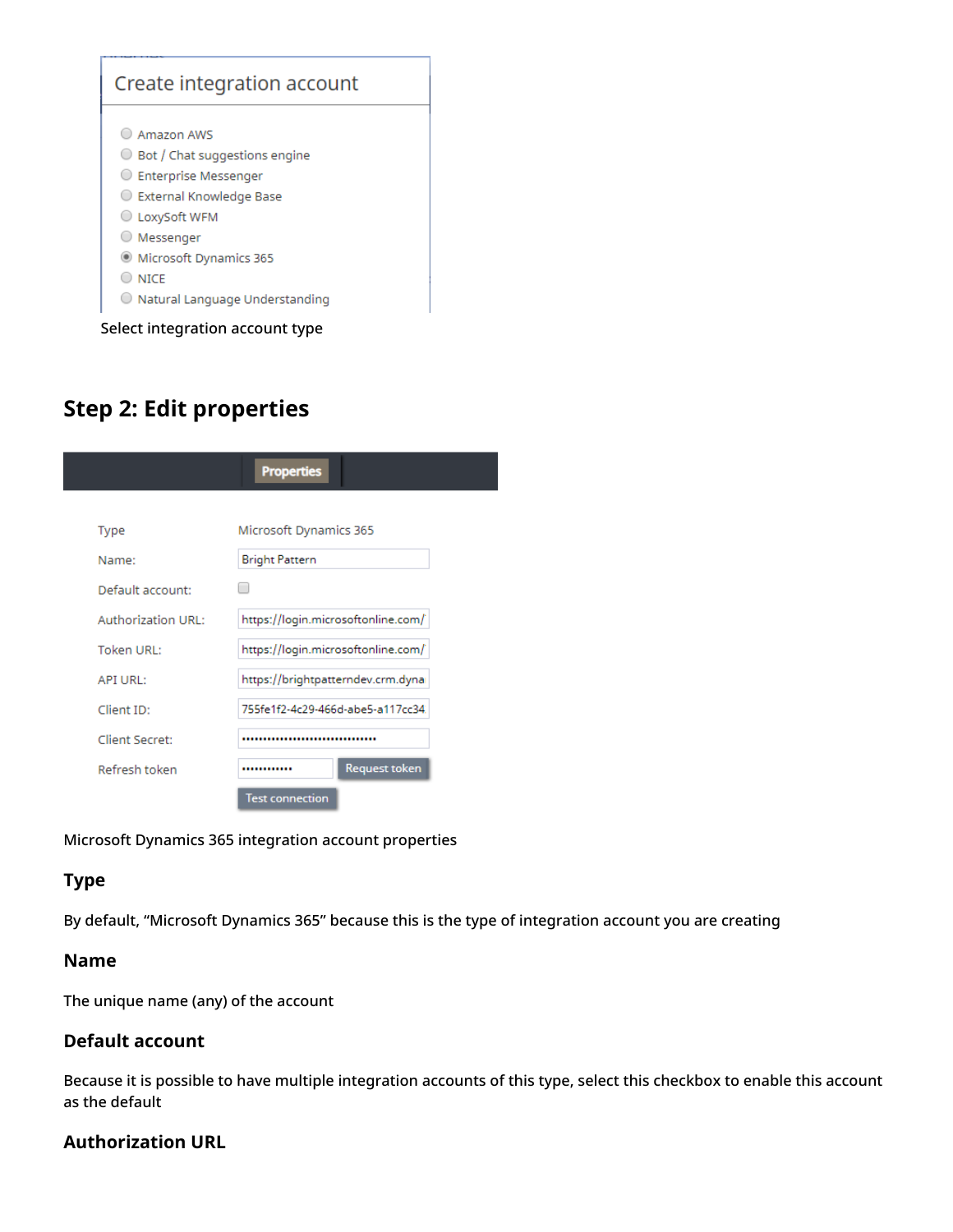The OAuth 2.0 authorization endpoint (v1) of your registered app in the Azure portal

### <span id="page-4-0"></span>**Token URL**

The OAuth 2.0 token endpoint (v1) of your registered app in the Azure portal

### <span id="page-4-1"></span>**API URL**

The URL of Microsoft's Web API, including your instance name in the following format:

#### **https://<your-Microsoft-organization-domain>.crm.dynamics.com/api/data/v9.0**

For example:

<https://brightpatterndev.crm.dynamics.com/api/data/v9.0>

### <span id="page-4-2"></span>**Client ID**

The application (client) ID of your registered app in the Azure portal

#### <span id="page-4-3"></span>**Client Secret**

The client secret (i.e., app key) of your registered app in the Azure portal

### <span id="page-4-4"></span>**Refresh token**

Authenticates your Microsoft account and allows you to consent on behalf of your organization

#### <span id="page-4-5"></span>**Test connection**

Tests the connection between Bright Pattern and Microsoft

### <span id="page-4-6"></span>**Step 3: Save!**

Click **Apply** to save your changes. This completes the process of adding a Microsoft Dynamics 365 integration account.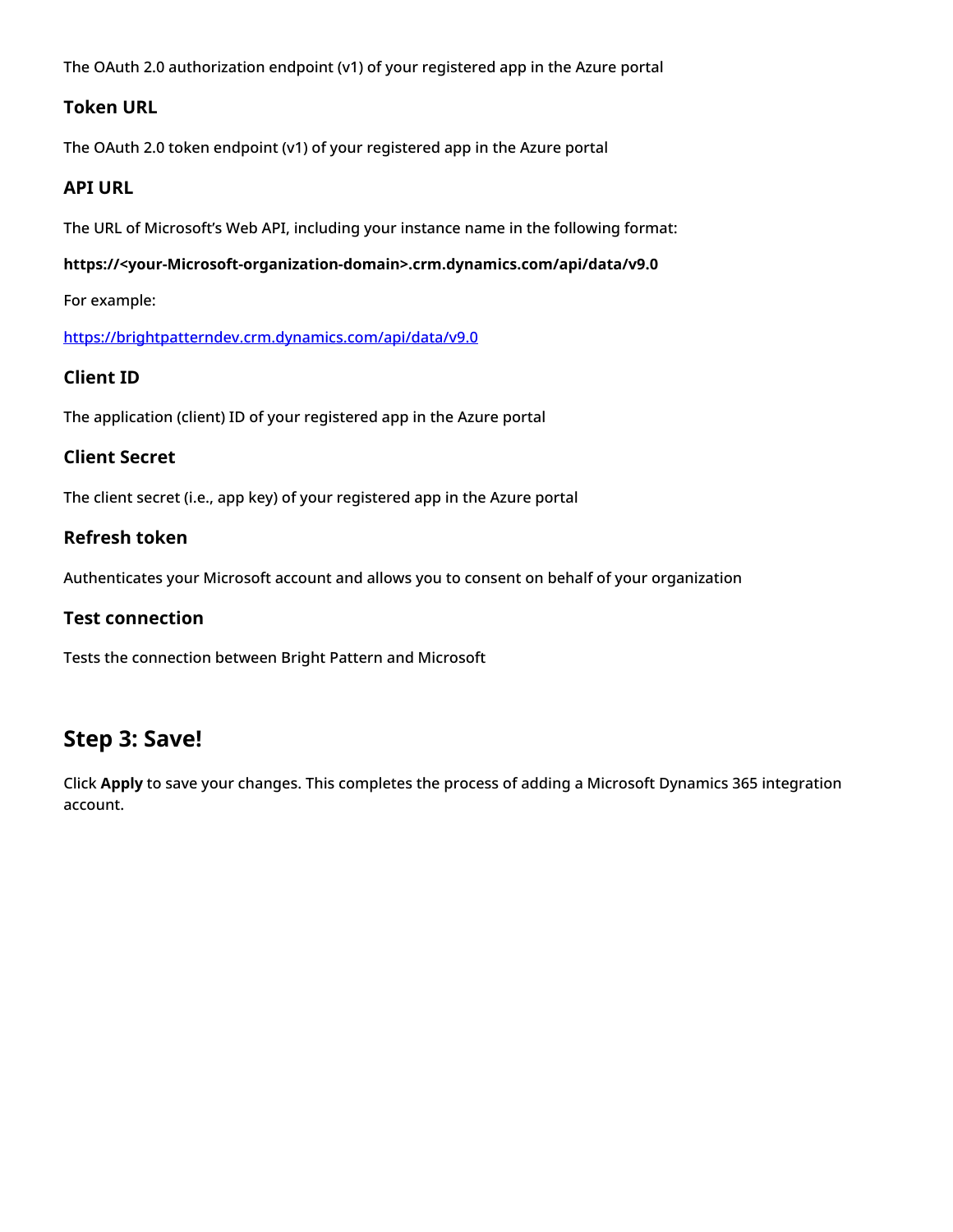# <span id="page-5-0"></span>**Reference: How to Add an Integration Account**

Connections to Microsoft Dynamics 365 apps and data are established through integration accounts.

This section describes how to add your Microsoft credentials to a new Microsoft Dynamics 365 integration account in Bright Pattern's Contact Center Administrator application.

For more information, see the *Contact Center Administrator Guide*, section Microsoft Dynamics 365 [Integration](https://help.brightpattern.com/5.8:Microsoft-dynamics-365-integration-guide/Configuration/EnableScenariosAccessDynamics365/?action=html-localimages-export#topic_contact-center-administrator-guide.2Fcallcenterconfiguration.2Fintegrationaccounts.2Fmicrosoftdynamics365).

|                                        |                                                |                           |                  |                           | <b>Powered by Brigh</b>            |
|----------------------------------------|------------------------------------------------|---------------------------|------------------|---------------------------|------------------------------------|
| Q Search                               | Integration Accounts >> Dynamics >> Properties |                           |                  |                           |                                    |
| Users & Teams                          |                                                |                           |                  |                           |                                    |
| $\triangleright$ Directory             | $\alpha$                                       |                           | <b>7</b> entries |                           | <b>Properties</b>                  |
| $\blacktriangleright$ Scenario Entries | Name 4                                         | Type                      |                  |                           |                                    |
| $\blacktriangleright$ Scenarios        | <b>CupIO General Bot</b>                       | Bot / Chat suggestions en |                  |                           |                                    |
| <b>Workflows</b>                       | CupIQ NLU                                      | Natural Language Underst  |                  | Type                      | Microsoft Dynamics 365             |
| <b>Services &amp; Campaigns</b>        | CupIQ SFDC Lightning                           | Salesforce.com            |                  | Name:                     | Dynamics                           |
| <b>Lists</b>                           | CupIQ STT                                      | Speech To Text (Watson)   |                  | Default account:          | $\blacktriangledown$               |
| Do Not Call Lists                      | CupIQ Twitter                                  | Messenger (Twitter)       |                  |                           |                                    |
| $\blacktriangleright$ Tasks            | <b>Dynamics</b>                                | Microsoft Dynamics 365    |                  | <b>Authorization URL:</b> | https://login.microsoftonline.com/ |
| Case & Contact Management              | Zapier CupIQ                                   | Zapier                    |                  | <b>Token URL:</b>         | https://login.microsoftonline.com/ |
| Call Center Configuration              |                                                |                           |                  | API URL:                  | https://brightpatterndev.crm.dyna  |
| <b>General Settings</b>                |                                                |                           |                  |                           |                                    |
| <b>Integration Accounts</b>            |                                                |                           |                  | Client ID:                | c1a17377-c14a-4c69-99db-9a99b96i   |
| Identification                         |                                                |                           |                  | Client Secret:            |                                    |
| <b>Knowledge Base</b>                  |                                                |                           |                  |                           | <b>Request token</b><br>           |
| Calendars                              |                                                |                           |                  | Refresh token             |                                    |
| <b>Hours of Operation</b>              |                                                |                           |                  |                           | <b>Test connection</b>             |
| <b>State Calling Hours</b>             |                                                |                           |                  |                           |                                    |
| <b>Auxiliary Skills</b>                |                                                |                           |                  |                           |                                    |
| Language Skills                        |                                                |                           |                  |                           |                                    |
| <b>Audio Treatments</b>                |                                                |                           |                  |                           |                                    |
| <b>Shared Voice Segments</b>           |                                                |                           |                  |                           |                                    |
| Voicemail                              |                                                |                           |                  |                           |                                    |
| <b>Phone Devices</b>                   |                                                |                           |                  |                           |                                    |
| <b>Omni-Channel Routing</b>            |                                                |                           |                  |                           |                                    |
| <b>Chat Settings</b>                   |                                                |                           |                  |                           |                                    |
| Email Settings                         |                                                |                           |                  |                           |                                    |
| ▶ Quality Management                   |                                                |                           |                  |                           |                                    |
| $\blacktriangleright$ Reporting        |                                                |                           |                  |                           |                                    |
| $\blacktriangleright$ Custom           |                                                |                           |                  |                           |                                    |
| $\blacktriangleright$ Security         | $\times$<br>+                                  |                           |                  |                           | Reset<br><b>Apply</b>              |

### <span id="page-5-1"></span>**Step 1: Add new account**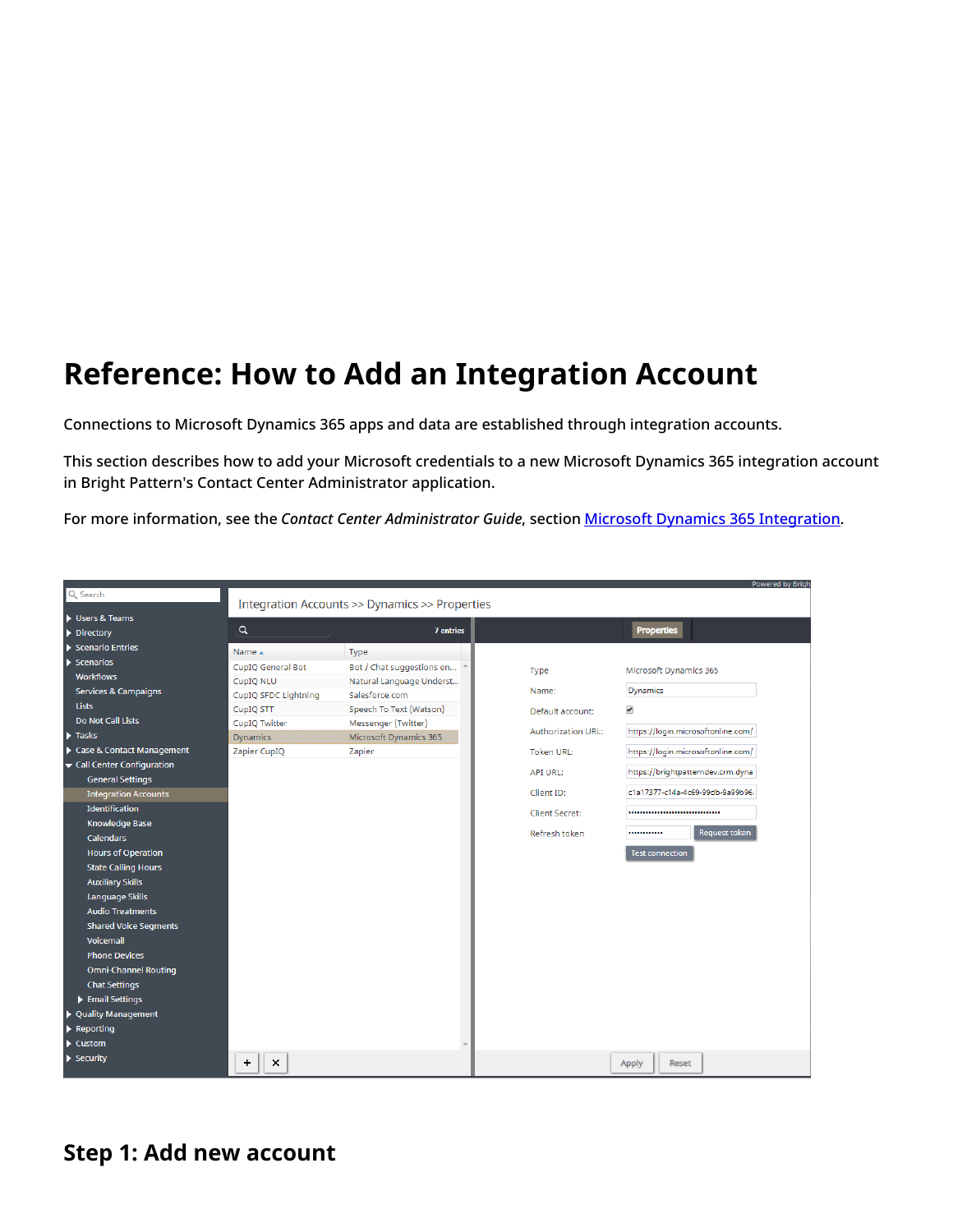1. In *Contact Center Administrator > Integration Accounts*, add an integration account of type **Microsoft Dynamics 365**.

| Create integration account                                                                                                                                                                                                   |
|------------------------------------------------------------------------------------------------------------------------------------------------------------------------------------------------------------------------------|
| Amazon AWS<br>Bot / Chat suggestions engine<br>Enterprise Messenger<br>C External Knowledge Base<br>○ LoxySoft WFM<br>O Messenger<br>C Microsoft Dynamics 365<br>$\supset$ nice<br>$\bigcirc$ Natural Language Understanding |
| Select integration account type                                                                                                                                                                                              |

## <span id="page-6-0"></span>**Step 2: Edit properties**

|                    | <b>Properties</b>                  |
|--------------------|------------------------------------|
|                    |                                    |
| Type               | Microsoft Dynamics 365             |
| Name:              | <b>Bright Pattern</b>              |
| Default account:   |                                    |
| Authorization URL: | https://login.microsoftonline.com/ |
| Token URL:         | https://login.microsoftonline.com/ |
| <b>API URL:</b>    | https://brightpatterndev.crm.dyna  |
| Client ID:         | 755fe1f2-4c29-466d-abe5-a117cc34   |
| Client Secret:     |                                    |
| Refresh token      | <b>Request token</b>               |
|                    | <b>Test connection</b>             |

Microsoft Dynamics 365 integration account properties

### <span id="page-6-1"></span>**Type**

By default, "Microsoft Dynamics 365" because this is the type of integration account you are creating

### <span id="page-6-2"></span>**Name**

The unique name (any) of the account

### <span id="page-6-3"></span>**Default account**